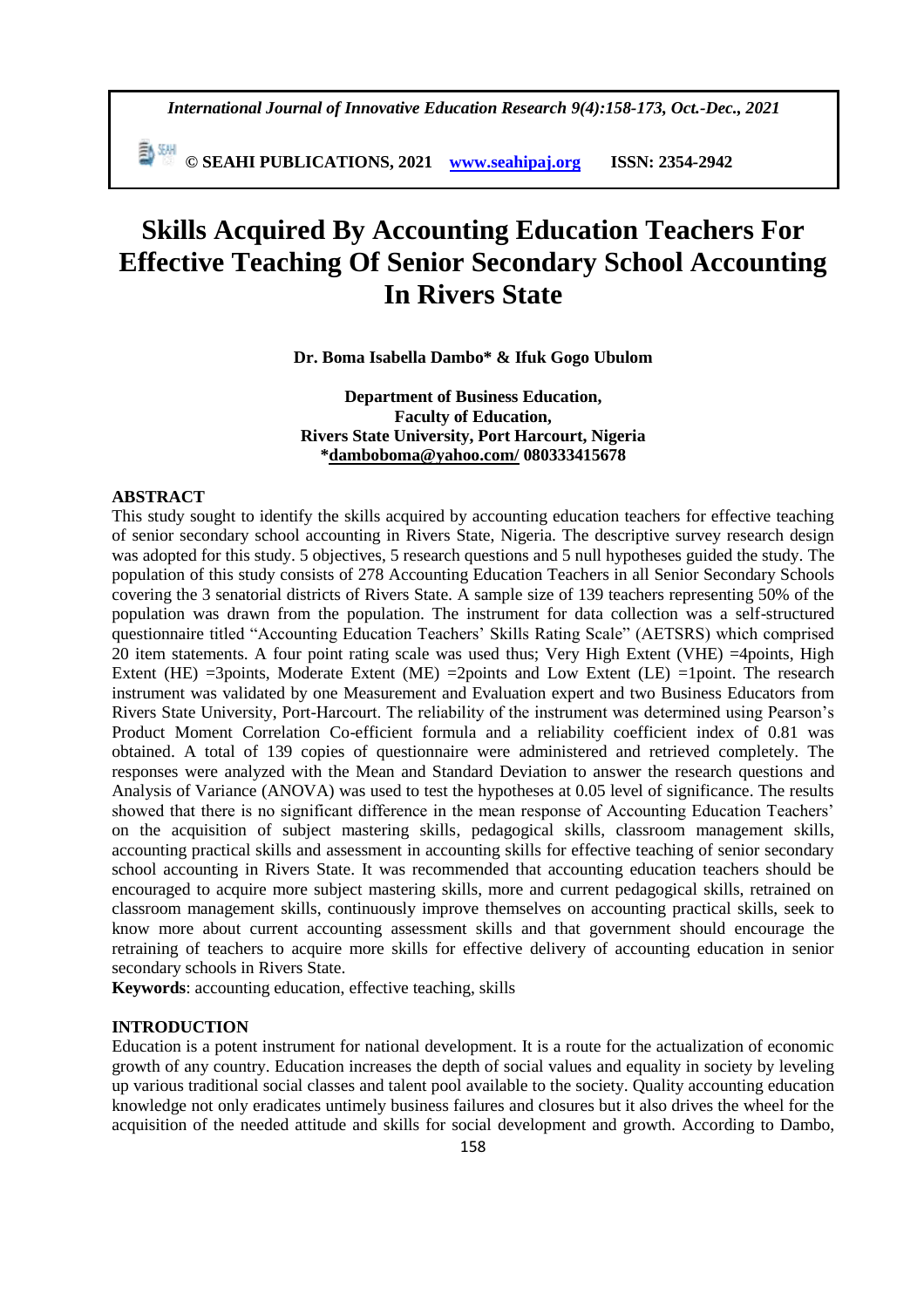Godspower and Kire (2019), education is designed to train people on skills acquisition and the knowledge needed before taking a decision to embark on a business venture. It helps to enhance the creation of job opportunities to achieve economic growth.

Knowledge explosion and information revolution of today provide an opportunity for people to acquire global knowledge. This revolution however is placing serious demand for adequate investment in human capital development. This is because in a globalized world, natural resources are no longer the key to effective competition. The key is knowledge which is acquired through formal education. According to the American Accounting Association (AAA 1986) Accounting and finance education is that field of education that generates human resource capacity for the provision and application of qualitative information, primarily financial in nature, about economic entities that is intended to be useful in economic decisions. This information allows users to make reasoned choices among alternative uses of scarce resources in the conduct of business and economic activities. The need for accounting therefore arose in response to the desire to make judicious use of scarce resources, accumulate wealth and produce high quality of goods and services in a competitive economy. To perform these roles, accountants are needed both in number and in quality and this is a function of the level of accounting education available (Armstrong, 2010).

Over the past two decades, it has been observed that the business world has witnessed a dramatic change due to technology, business complexity, and globalization. As a result, Accounting teachers need to master not only the technical skills of their job but also various 'soft skills', including the ability to communicate, coordinate, work under pressure and solve problems (Ayodele, 2018). The demand for such skills and competencies has caused a change in accounting education, providing both technical skills and soft skills to accounting students in order to adequately prepare them for the business world (Mohamed & Lashine, 2017)

However, Accounting is the process of recording, classifying, selecting, measuring, interpreting, summarizing and reporting financial data of an organization to the users for objective assessment and decision-making (Asaolu, 2012). Ndinechi and Obidile (2013) also defined Accounting as the knowledge and skills acquired to record, analyze, interpret and summarize financial data in any business establishment. Accounting education on the other part as opined by Rabia, Mehmet, Ibrahim and Yusuf (2015) is the activities that teaches the using of paths, methods and techniques followed in the process of collecting data which is so important for the business and can affect the decisions and monitoring, classifying, reporting and evaluating this data. They further said that besides having the individual gain, these skills along their professional lives, one of the other aims in accounting education is setting the concept of continuous learning to the individuals. Unlike other subjects, accounting does not require students to memorize facts only to regurgitate them on examination day. Although passing examinations is cardinal in the teaching and learning of accounting, students also learn the principles in the world of work.

The aim of accounting education is to help students become professional accountants. Littleton (2016), posited that the teacher should mix theory with practice the why and the how. He further stressed that the learning and understanding of accounting to pass examination and for world of work depends on how it is taught. How have the methods adopted by the teacher helped the students to actualize these objectives? The importance of accounting education cannot be overemphasized in every business organization, be it government establishment, parastatals, private companies, banks and other financial institutions. This is because the subject incorporates knowledge, skills and values that focus on financial accounting, managerial accounting and auditing fields which prepare learners for a variety of career opportunities. Reasonable efforts have long been made over the years for the advancement of accounting education in Nigeria. Prominently among such efforts is the establishment of the first indigenous professional accounting body known as the Institute of Chartered Accountants of Nigeria (ICAN). It was established by an Act of parliament in 1965. Accounting Education is an aspect of Business Education that imparts practical knowledge and accounting skills in the learners. The poor performance in Accounting has grave consequences on the entire economy as well as youth employment situation in the country. Few of the aftermaths of poor performance in Accounting in the society are an increase in the youth unemployment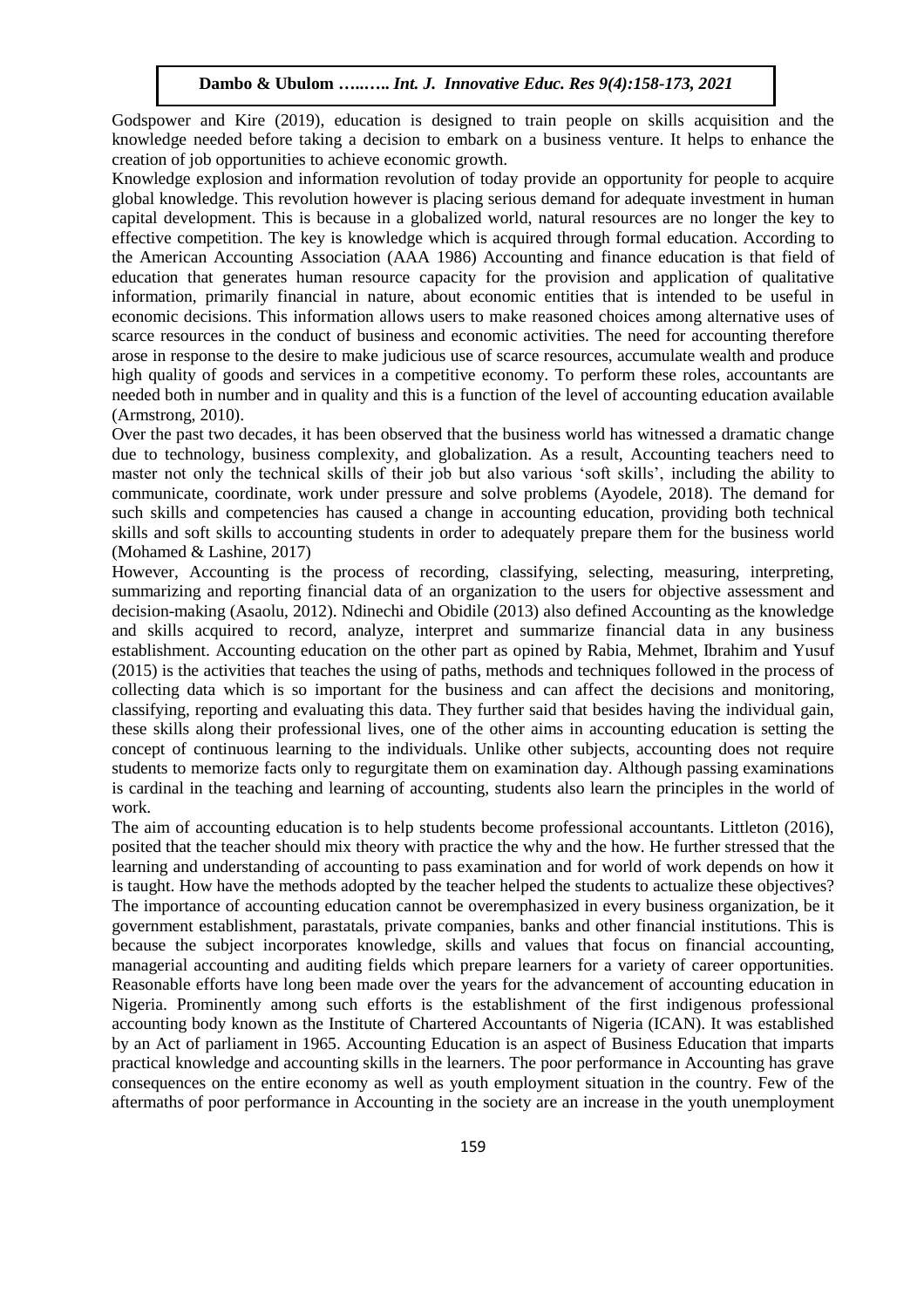rate, business failure and bankruptcy, social unrest, dwindling economy, environmental maladies, armed robbery, kidnapping, and other related vices.

Having recognized the paramount importance of financial accounting to the growth and development of any business establishment and economy, the stakeholders are expected to have made a conscientious effort at allocating both human and non-human resources for its teaching and learning in secondary schools. Ubulom and Ogwunte (2017) maintained that instructional resources do not only engender effective teaching and learning, but also motivate learners to acquire workplace competences and boost their interest and orientation towards self-employment in the nearest future. If the current state of unemployment among the youths is to be adequately addressed, subject mastering skills, pedagogical skills, classroom management skills, accounting practical skills and assessment in accounting skills by teachers in schools in Nigeria must be given the desired attention. This could be identified as the key solution to the problems of students' poor performance in accounting education. The researcher therefore considered it necessary to identify the accounting education skills acquired for effective teaching of senior secondary accounting in Rivers State, Nigeria.

Financial Accounting is a competency-based subject and the teacher must teach it in such a way that the student must master one level before another level is introduced. It is therefore most appropriate to teach double entry bookkeeping before the trial balance as the latter is built on the former. Research has shown that teachers' content knowledge has a bearing on the quality of their instruction and on their teaching style (Charalambous, 2010). The Accounting teacher should be a master of the subject. The only way he can prove mastery of his or her subject is to construct questions that would elicit the right answers. On the part of the students, they can do so by providing plausible answers that would enable them to show that they can apply the knowledge they have learnt from a particular lesson (Kayii & Dambo, 2018).

While teacher-knowledge is certainly a component of teacher professionalism, professional competence involves more than just knowledge. Skills, attitudes, and motivational variables also contribute to the mastery of teaching and learning. Blomeke and Delaney (2012) proposed a model that identifies cognitive abilities and affective-motivational characteristics as the two main components of teachers' professional competence. It has been established that there is a high correlation between what teachers know and what they teach. Thus, the ability to teach effectively depends on the teachers' knowledge of the subject matter. Teachers are handicapped if they are unfamiliar with the body of knowledge taught and teachers' characteristics is subject specific. Adediwura and Bada (2007) stated in their study that nobody could teach what he does not understand or know. They went further to state that they (teachers) must thoroughly understand the content of what they teach. A teacher whose understanding of topic is thorough uses clearer language, their discourse is more connected, and they provide better explanations than those with weaker background. The way the students perceive the teaching in terms of their (teachers) knowledge of content of subject matter may significantly affect the students' academic performance. Because of this, the teacher should therefore master the subject matter before teaching commences. Most teachers go into teaching without knowing what to teach.

In order to ascertain effective pedagogy in Accounting in the twenty-first century, eminent scholars and researchers have identified several emerging pedagogical strategies. Joseph and Rahmat (2019) attested to the suitability of competition-based learning strategies to the pedagogy of Accounting Education in schools. Joseph and Rahmat also argued that activity-based learning strategies would develop learning ability and problem-solving capacity of students of Accounting Education. Howard, O'Brien, Kay and O'Rourke (2019) mentioned project-based, real-world learning, land-based education, and flipped classrooms as contemporary instructional methods that can engender the needed accounting competencies for employability and self-employment. There is the need for the Accounting teacher to teach and continue to teach proper Accounting concepts. This will make the student learn acceptable skills that will make him succeed in examinations and also be employable in the world of work. An Accounting teacher is concerned with four effective types of methodology. These include: Teaching basic skills (skill-building), Teaching facts (fact-learning), Teaching for understanding, application and competency (problem-solving), Teaching for attitude, values and ideals. For effective use of these methods in teaching, Ubulom and Ogwunte (2017) posited that the teacher should seek for the right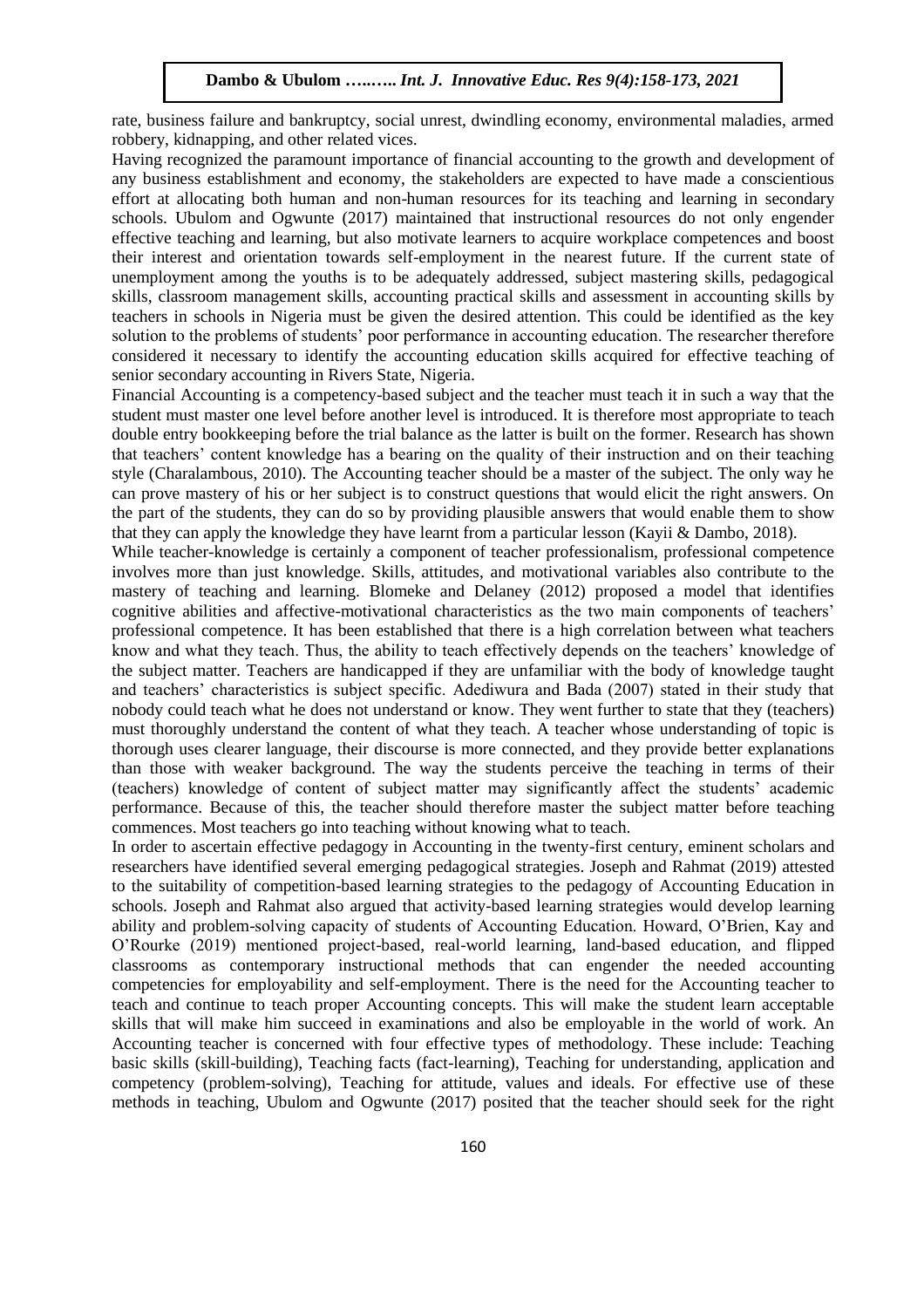materials within the environment that will help him or her to give out the right knowledge to the abstract students.

The primary aim of an Accounting teacher, who uses the effective methods of teaching, should be to produce a perfect student who should become a proud post primary school graduate and the right manpower of his nation. Guerriero (2019) opined that in order to make informed pedagogical decisions, teachers must be able to analyze and evaluate specific learning episodes, in combination with contextual and situational factors, and to be able to connect all the information to their specialist knowledge of the teaching-learning process in order to guide subsequent teaching actions. Thus, making good pedagogical decisions hinges on the quality of the pedagogical knowledge held by the teacher. Educators like Aifuwa, Saidu and Aifuwa (2020) recommended several methods of teaching in the schools such as discovery methods of teaching, lecture, discussion, project, demonstration and individualized instruction, among others. The teacher should therefore adopt method that would enable the student to understand whatever topic, concept or principles that is being taught.

Classroom management issues are of great concern as getting students to stay interested and engaged in the classroom is no longer an easy task with the current students' attitudes. According to the glossary of education reform (2014), classroom management skills refers to the wide variety of skills and techniques that teachers use to keep students organized, orderly, focused, attentive, on task, and academically productive during a class. This statement demonstrates that effective teachers are expected to display strong classroom management skills. The growing emphasis on classroom management is based on the general recognition that effective teaching requires effective classroom management skills which is the foundation of effective teaching. Christopher Bronke (2018) opined that a mismanaged classroom can easily ruin not just the specific lesson, but the whole day and potentially, the whole term or year. He stressed on a three Cs approach (Connection, Consistency and Compassion) as the best tool for effective classroom management. The level of preparation given to any learner will determine the level of his or her readiness to execute a given task on a particular field. The teachers should exhibit leadership traits and behavior that can enhance quality delivery as well as the successful achievement of students in Accounting Education in secondary schools (Nwosu, Bechuke & Moorosi, 2018)).

For any educational system, the most influential elements that affect the learning outcome are the assessment methods used in the system. This has been already established in most fields of studies including accounting and finance education (Healy, McCutcheon & Doran, 2014). If a student lacks such motivational elements, it will affect the quality of knowledge acquired by the student. Therefore, the impact of the assessment activities is the driving force among the students that helps them to develop motivation and enhance the learning process (Healy et al., 2014). The creation or implementation of an effective assessment criterion that will contribute to a deeper learning experience along with the development of critical skills for the students has been one of the challenges faced by the secondary education communities over a long time (Gijbels & Dochy, 2006). Assessment plays a crucial role in any form of education, and considering changes in the conventional assessment, methods might influence a change in the outcome of the quality of graduates in higher education. Assessment can be described as a way of testing the students once the process of teaching concludes (Wiliam, 2011). The learning process and assessment can be interrelated, but the role of assessment in an educational system is vital for a complete learning experience (Scouller, 1998).

Accounting as a vocational subject in senior secondary schools is meant to equip students with accounting competences for employability, self-employment, and as a foundation for post-secondary education (FRN, 2014). Some research evidence (Osuagwu, 2012; Omotayo, 2014; Umoru & Haruna, 2018) have established that students' performance in Accounting Education has been worrisome, this implies inadequate acquisition of knowledge and skills for personal and national sustainability. Okoli and Okorie (2015) attested to the indispensability of adequate supply of material resources if the teaching and learning of commercial subjects in secondary schools will yield employment generation through the acquisition of requisite skills.

Observation shows that teachers of accounting in senior secondary schools are still using the traditional methods of teaching such as textbook, script, blackboard and chalks. Teachers are talking and students are just listening for a whole lesson period. Whereas accounting skills, theories and practices are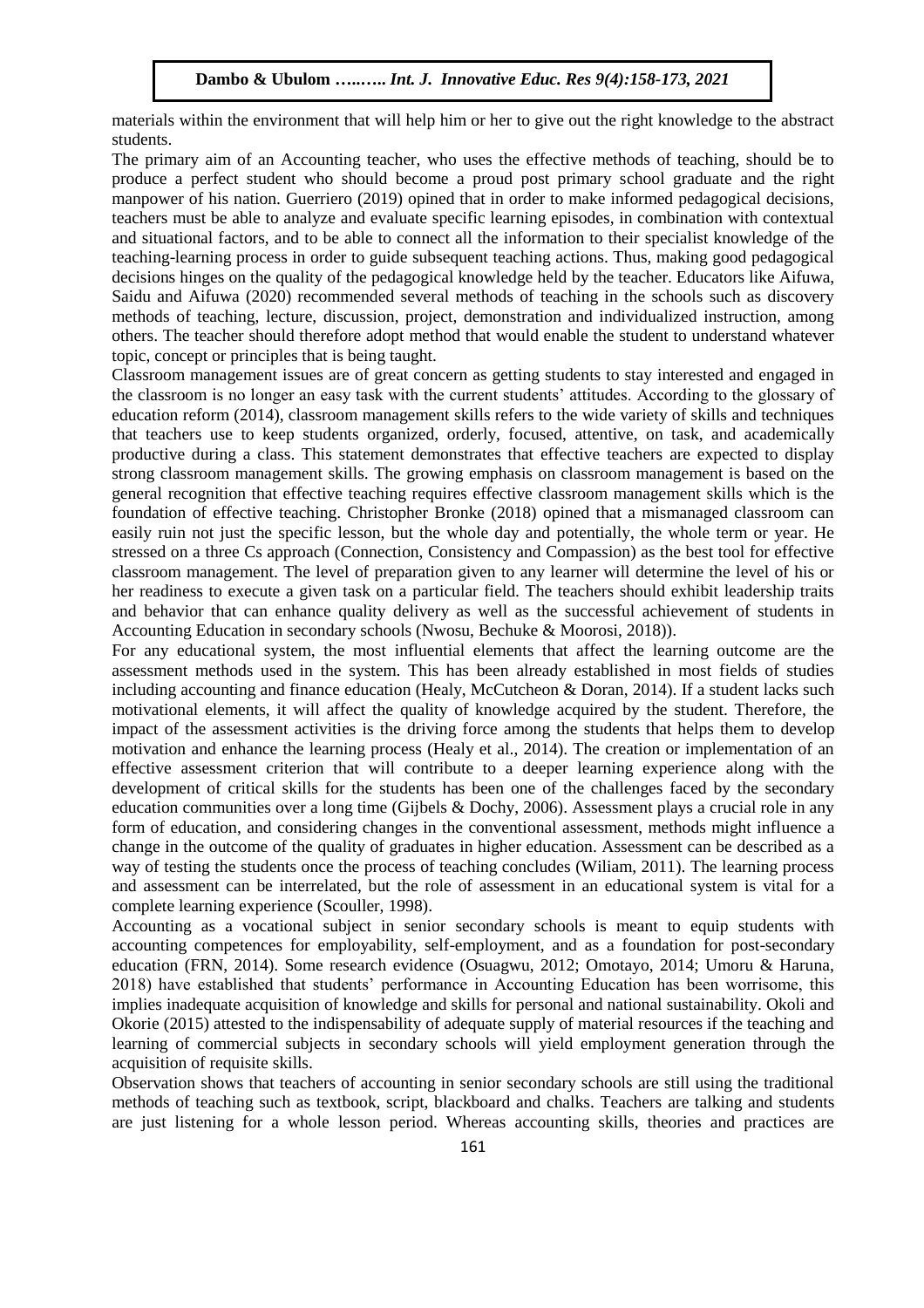developing rapidly, teaching of the subject has been observed to be still traditional and unchanging. Students must not only learn how to record and report certain events, but they also need to be taught what principles to apply in specific situations. The acquisition of Accounting Education Skills will make accounting teaching very efficient and meet the demand of the accounting students that the developing economy requires. From the foregoing, it can be deduced that the obsolete teaching methods makes the teaching of accounting education to be less efficient. It is against this backdrop that the researchers intend to identify the skills acquired by Teachers for effective teaching of senior secondary school accounting in Rivers State.

## **Purpose of the Study**

The purpose of this study was to examine the skills acquired by Accounting Education Teachers for effective teaching in Senior Secondary School Accounting in Rivers State. Specifically, the study sought to determine:

- 1. The extent to which accounting education teachers have acquired subject mastering skills for effective teaching of senior secondary school accounting in Rivers State.
- 2. The extent to which accounting education teachers have acquired pedagogical skills for effective teaching of senior secondary school accounting in Rivers State.
- 3. The extent to which accounting education teachers have acquired classroom management skills for effective teaching of senior secondary school accounting in Rivers State.
- 4. The extent to which accounting education teachers have acquired practical skills for effective teaching of senior secondary school accounting in Rivers State.
- 5. The extent to which accounting education teachers have acquired assessment skills for effective teaching of senior secondary school accounting in Rivers State.

## **Research Questions**

The study was guided by the following research questions:

- 1. To what extent have accounting education teachers acquired subject mastering skills for effective teaching of senior secondary school accounting in Rivers State?
- 2. To what extent have accounting education teachers acquired pedagogical skills for effective teaching of senior secondary school accounting in Rivers State?
- 3. To what extent have accounting education teachers acquired classroom management skills for effective teaching of senior secondary school accounting in Rivers State?
- 4. To what extent have accounting education teachers acquired accounting practical skills for effective teaching of senior secondary school accounting in Rivers State?
- 5. To what extent have accounting education teachers acquired accounting assessment skills for effective teaching of senior secondary school accounting in Rivers State?

# **Hypotheses**

This study was guided by the following hypotheses tested at 0.05 level of significance:

- 1. There is no significance difference in the mean response scores of accounting education teachers from Rivers East, Rivers South-East and Rivers West Senatorial Districts on extent to which they have acquired subject mastering skills for effective teaching of senior secondary school accounting in Rivers State.
- 2. There is no significance difference in the mean response scores of accounting education teachers from Rivers East, Rivers South-East and Rivers West senatorial Districts on extent to which they have acquired pedagogical skills for effective teaching of senior secondary school accounting in Rivers State.
- 3. There is no significance difference in the mean response scores of accounting education teachers from Rivers East, Rivers South-East and Rivers West senatorial Districts on extent to which they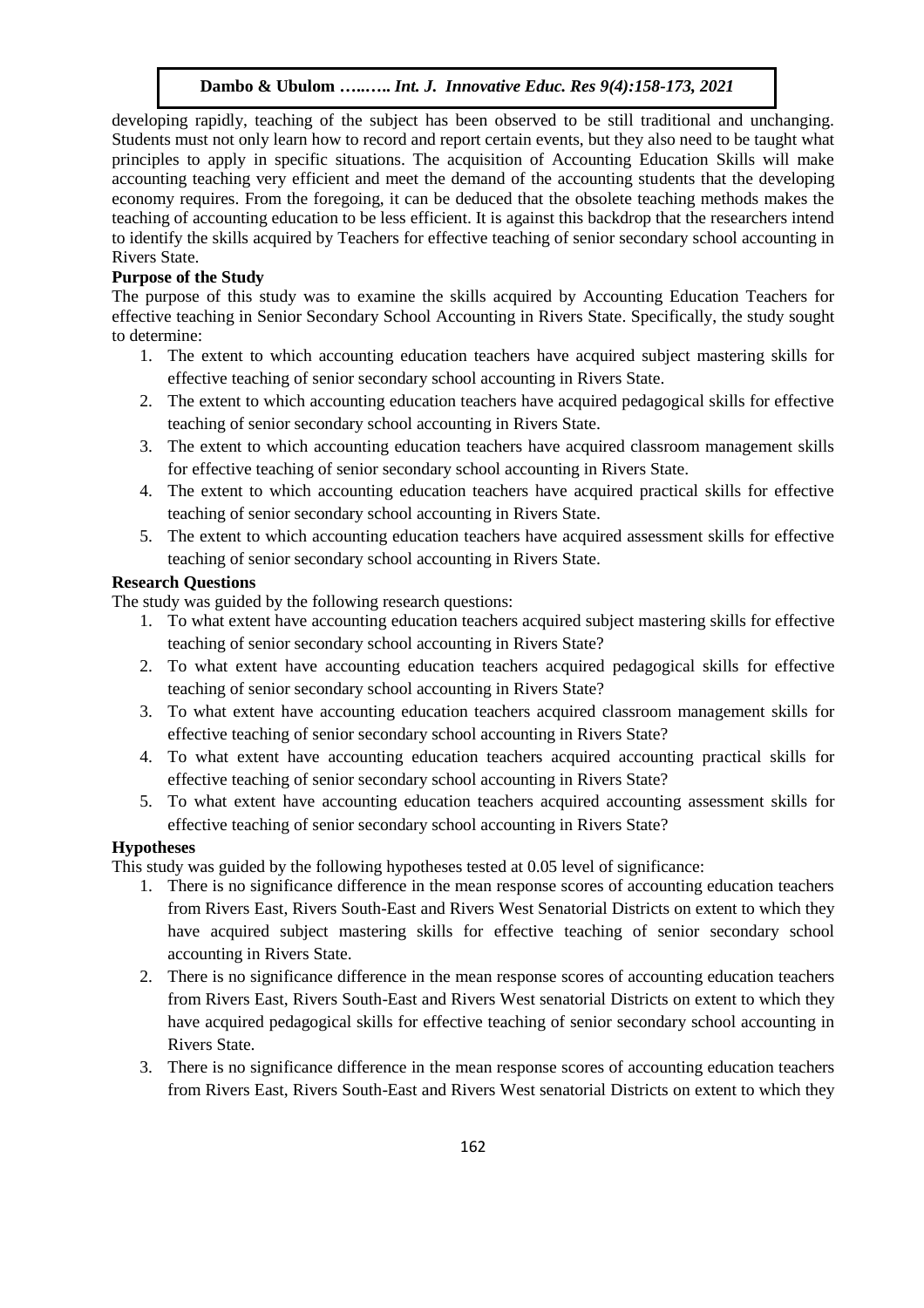have acquired classroom management skills for effective teaching of senior secondary school accounting in Rivers State.

- 4. There is no significance difference in the mean response scores of accounting education teachers from Rivers East, Rivers South-East and Rivers West senatorial Districts on extent to which they have acquired accounting practical skills for effective teaching of senior secondary school accounting in Rivers State.
- 5. There is no significance difference the mean response scores of accounting education teachers from Rivers East, Rivers South-East and Rivers West senatorial Districts on extent to which they have acquired assessment in accounting skills for the effective teaching of senior secondary school accounting in Rivers State.

## **METHODOLOGY**

Descriptive Survey research design was adopted for this study. Descriptive research aims to accurately and systematically describe a population, situation or phenomenon (Shona, 2020). It is the best approach for this research because it provides the researcher with an opportunity to examine the skills acquired by accounting education teachers for effective teaching of senior secondary school accounting in Rivers State. The population of this study consists of 278 accounting teachers in all the Senior Secondary Schools in the 3 senatorial district of Rivers State: Rivers East (107), Rivers South-East (74) and Rivers West (97). A sample size of 139 teachers representing 50% of the population was drawn from the senatorial districts based on the ratio of their population thus: Rivers East (53 teachers), Rivers South-East (37 teachers) and Rivers West (49 teachers). The instrument for data collection was a self-structured questionnaire titled "Accounting Education Teachers' Skills Rating Scale" (AETSRS) which comprised 20 item statements. The rating scale was divided into two sections (A and B). Section A sought demographic information of the respondents while Section B was divided into 5 sub-sections in respect to each of the 5 research questions guiding the study. The four point rating scale was used thus; Very High Extent (VHE) =4points, High Extent (HE) =3points, Moderate Extent (ME) =2points and Low Extent (LE) =1point. The research instrument was subjected to face and content validity by a Measurement and Evaluation expert and two Business Education experts from Rivers State University, Port-Harcourt. The reliability of the instrument was determined using Pearson's Product Moment Correlation Co-efficient formula. Copies of the questionnaire were administered twice to 15 accounting education teachers from Niger Delta University, Bayelsa that were not part of the population within a space of two weeks to obtain a reliability coefficient of 0.81. A total of 139 copies of questionnaire were administered to the respondents by hand and all were retrieved. The responses gathered from the questionnaire were analyzed with the use of Mean and Standard Deviation to answer the research questions. The means of 2.50 and above was considered high and any mean that was less than 2.50 was considered low. Analysis of Variance (ANOVA) statistical tool was used to test the hypotheses at 0.05 level of significance, where F-calculated or F-critical was less than 0.05, the hypothesis was rejected otherwise it was accepted.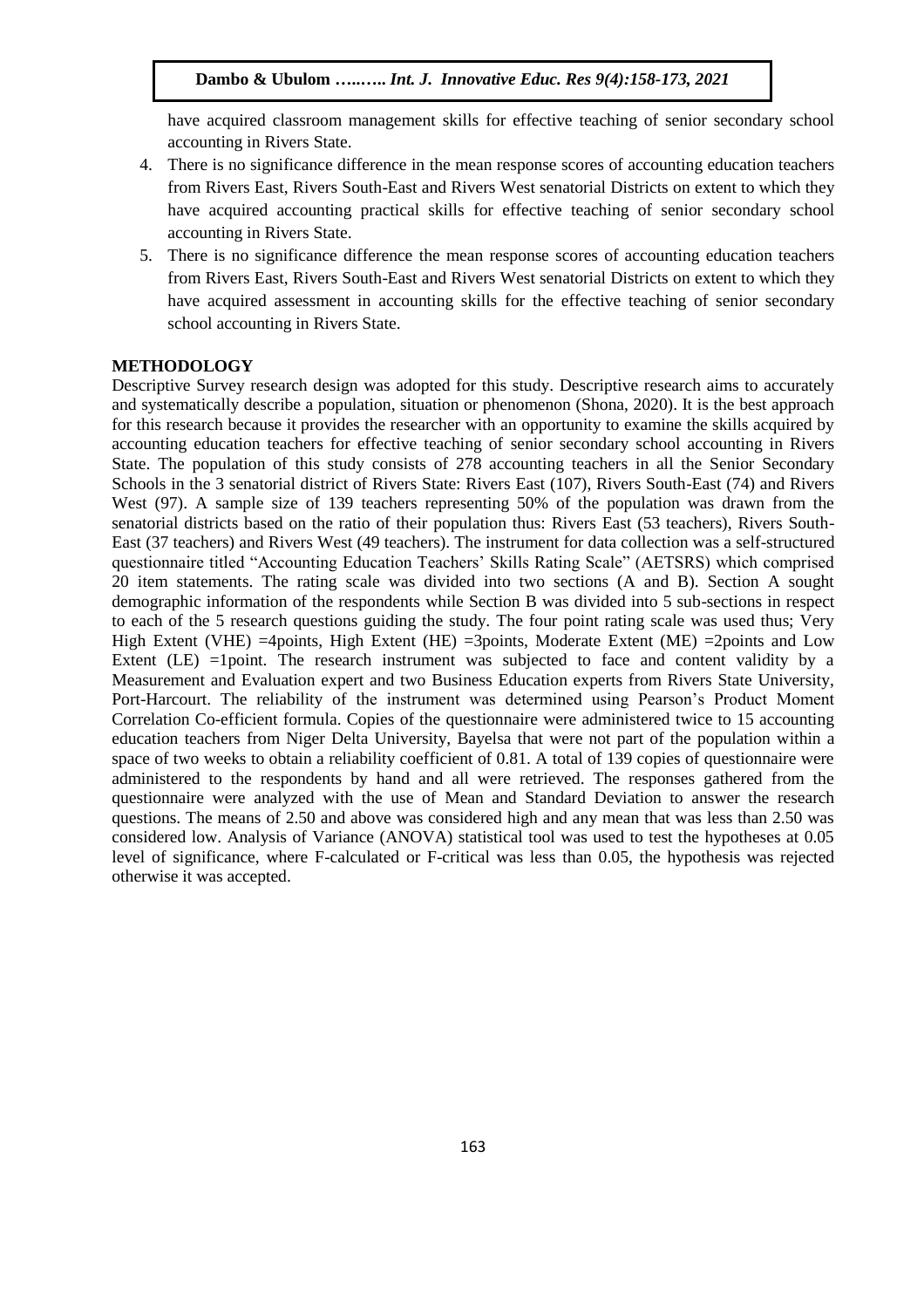## **RESULTS**

**Research Question 1:** *To what extent have accounting education teachers acquired subject mastering skills for effective teaching of senior secondary school accounting in Rivers State?*

| Table 1: | Mean and standard deviation computation on the extent to which accounting            |
|----------|--------------------------------------------------------------------------------------|
|          | education teachers' have acquired subject mastering skills for effective teaching of |
|          | senior secondary school accounting in rivers state                                   |

| S/N    | <b>ITEMS</b>                                                                                                                     | <b>RIVERS EAST</b> |          |                                         |                    |           | <b>RIVERS SOUTH</b>   | <b>RIVERS WEST</b> |           |                     |
|--------|----------------------------------------------------------------------------------------------------------------------------------|--------------------|----------|-----------------------------------------|--------------------|-----------|-----------------------|--------------------|-----------|---------------------|
|        |                                                                                                                                  |                    | $(N=57)$ |                                         |                    |           | <b>EAST</b> $(N=37)$  |                    | $(N=49)$  |                     |
|        |                                                                                                                                  | $\bar{\pmb{\chi}}$ | SD       | <b>REM</b>                              | $\bar{\textbf{x}}$ | <b>SD</b> | <b>REM</b>            | $\bar{\textbf{x}}$ | <b>SD</b> | <b>REM</b>          |
| 1.     | To what extent are<br>good<br>in<br>you<br>preparing the petty<br>cash book?                                                     | 2.92               |          | $1.05$ High<br>Extent                   | 3.12               |           | $1.21$ High<br>Extent | 2.66               |           | 1.44 High<br>Extent |
| 2.     | To what extent are<br>you<br>conversant<br>with the preparation<br>of<br>single cash<br>book?                                    |                    |          | 3.10 1.13 High 2.94 1.03 High<br>Extent |                    |           | Extent                | 3.01               | 1.13      | High<br>Extent      |
| 3.     | To what extent can<br>you make contra<br>entries<br>conveniently?                                                                |                    |          | 2.80 1.16 High<br>Extent                | 3.11               |           | $1.23$ High<br>Extent | 3.11               | 1.32      | High<br>Extent      |
| 4.     | To what extent can 2.95 1.03 High 2.93 1.82 High<br>you identify the<br>difference between<br>cash<br>trade<br>and<br>discounts? |                    |          | Extent                                  |                    |           | Extent                | 2.60               | 1.30      | High<br>Extent      |
| $\sim$ | <b>GRAND MEAN</b> $(\bar{x})$                                                                                                    | 2.94 1.09          |          | <b>HE</b>                               | 3.02               | 1.32      | HE                    | 2.85               | 1.30      | HE                  |

*Source: Field Work*

The result of Table 1 above indicated that teachers' of accounting education in secondary schools are very good in preparing the petty cash book with the mean responses of 2.92, 3.12 and 2.66 for Rivers East (RE), Rivers South East (RSE) and Rivers West (RW) Senatorial Districts (SD), very conversant with the preparation of single cash book with the mean responses of 3.10, 2.94 and 3.01 for RE, RSE and RW SD and can conveniently make contra entries for RE, RSE and RW SD respectively. The mean responses are greater than the decision mean of 2.50. Thus, it was observed that the respondents accepted all the items and agreed that to a high extent, teachers have acquired subject mastering skills for effective teaching of senior secondary school accounting in Rivers State.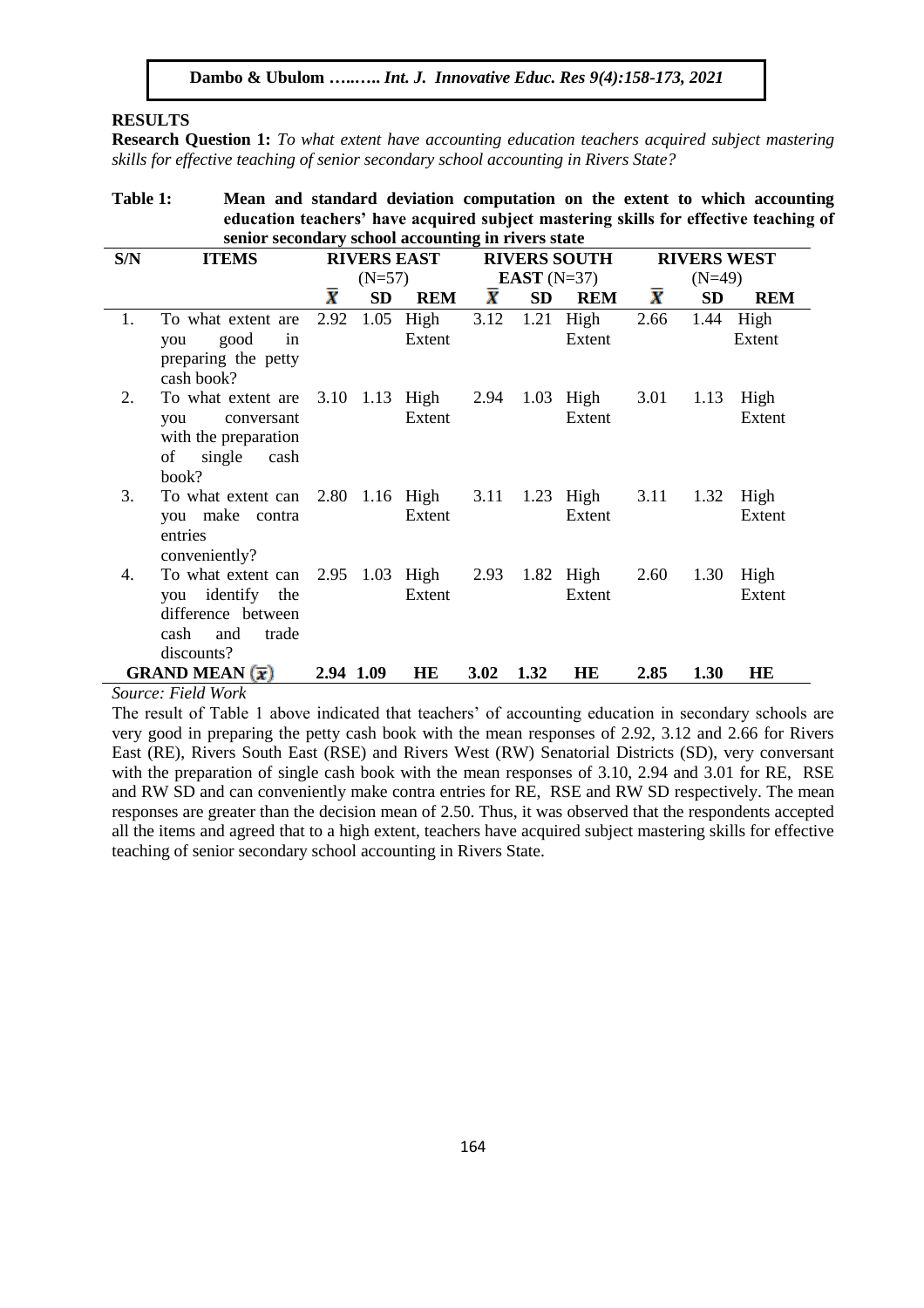**Research Question 2:** *To what extent have accounting education teachers acquired pedagogical skills for effective teaching of senior secondary school accounting in Rivers State?*

**Table 2: Mean and Standard Deviation Computation on extent to which accounting education teachers' have acquired pedagogical skills for effective teaching of senior secondary school accounting in Rivers State**

| S/N    | <b>ITEMS</b>                             | <b>RIVERS EAST</b> |           |                |                    | <b>RIVERS SOUTH</b> |                | <b>RIVERS WEST</b> |           |                |  |
|--------|------------------------------------------|--------------------|-----------|----------------|--------------------|---------------------|----------------|--------------------|-----------|----------------|--|
|        |                                          | $(N=57)$           |           |                |                    | EAST $(N=37)$       |                | $(N=49)$           |           |                |  |
|        |                                          | $\bar{\textbf{x}}$ | <b>SD</b> | <b>REM</b>     | $\bar{\textbf{x}}$ | <b>SD</b>           | <b>REM</b>     | $\bar{\textbf{x}}$ | <b>SD</b> | <b>REM</b>     |  |
| 1.     | I develop the learning                   |                    | 3.12 1.21 | High           | 2.66               | 1.44                | High           | 2.92               | 1.05      | High           |  |
|        | ability and problem-                     |                    |           | Extent         |                    |                     | Extent         |                    |           | Extent         |  |
|        | solving capacity of my                   |                    |           |                |                    |                     |                |                    |           |                |  |
|        | students by adopting                     |                    |           |                |                    |                     |                |                    |           |                |  |
|        | activity-based learning                  |                    |           |                |                    |                     |                |                    |           |                |  |
|        | strategies.                              |                    |           |                |                    |                     |                |                    |           |                |  |
| 2.     | I usually apply flipped<br>classrooms    |                    | 2.93 1.04 | High<br>Extent | 3.0                | 1.15                | High<br>Extent | 3.10               | 1.13      | High<br>Extent |  |
|        | instructional<br>methods                 |                    |           |                |                    |                     |                |                    |           |                |  |
|        | to engender the needed                   |                    |           |                |                    |                     |                |                    |           |                |  |
|        | accounting                               |                    |           |                |                    |                     |                |                    |           |                |  |
|        | competencies of<br>my                    |                    |           |                |                    |                     |                |                    |           |                |  |
|        | students<br>for                          |                    |           |                |                    |                     |                |                    |           |                |  |
|        | employability and self-                  |                    |           |                |                    |                     |                |                    |           |                |  |
|        | employment.                              |                    |           |                |                    |                     |                |                    |           |                |  |
| 3.     | adopt<br>innovative<br>$\mathbf{L}$      |                    | 3.11 1.23 | High           | 3.11               | 1.32                | High           | 2.81               | 1.17      | High           |  |
|        | approach in teaching                     |                    |           | Extent         |                    |                     | Extent         |                    |           | Extent         |  |
|        | my students.                             |                    |           |                |                    |                     |                |                    |           |                |  |
| 4.     | most times apply<br>$\mathbf{I}$         | 2.71               | 1.82      | High           | 2.60               | 1.30                | High           | 2.95               | 1.03      | High           |  |
|        | project based learning                   |                    |           | Extent         |                    |                     | Extent         |                    |           | Extent         |  |
|        | approach to teach my<br>students.        |                    |           |                |                    |                     |                |                    |           |                |  |
|        | <b>GRAND MEAN</b> $(\bar{x})$            | 2.97               | 1.30      |                | 2.84               | 1.30                |                | 2.95               | 1.10      |                |  |
| $\sim$ | $T'$ $\cdots$ $\cdots$ $\cdots$ $\cdots$ |                    |           |                |                    |                     |                |                    |           |                |  |

*Source: Field Work*

The result of Table 2 above indicated that teachers' of accounting education in secondary schools develop the learning ability and problem-solving capacity of students by adopting activity-based learning strategies with the mean responses of 3.12, 2.66 and 2.92 for RE, RSE RW Senatorial Districts, adopt innovative approach in teaching students with the mean responses of 3.11, 3.11 and 2.81 for RE, RSE and RW Senatorial Districts respectively. The mean responses are greater than the decision mean of 2.50. Thus, it was observed that the respondents accepted all the items and agreed that to a high extent, teachers have acquired pedagogical skills for effective teaching of secondary school accounting in Rivers State.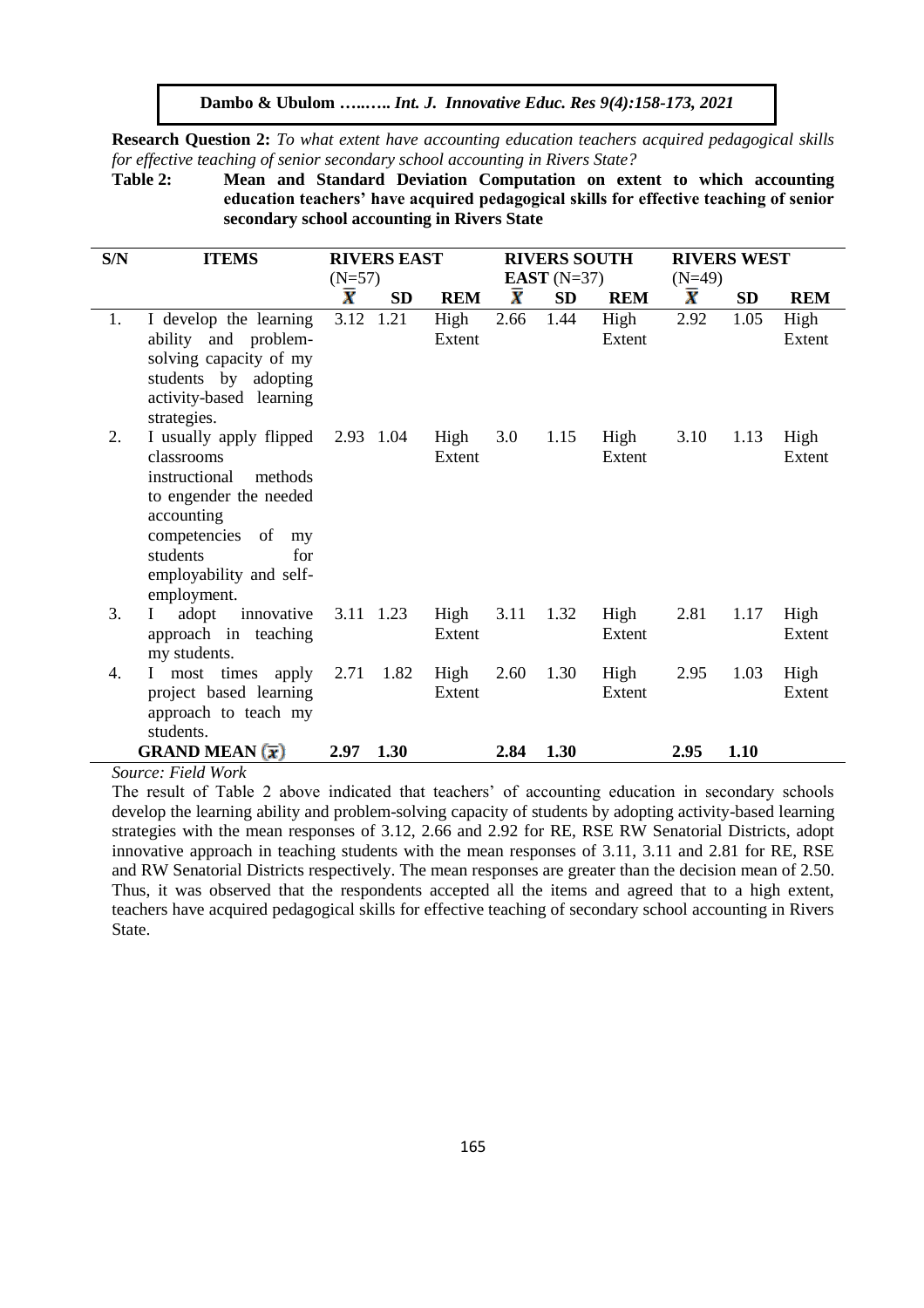**Research Question 3:** *To what extent have accounting education teachers acquired classroom management skills for effective teaching of senior secondary school accounting in Rivers State?*

## **Table 3: Mean and Standard Deviation Computation on the extent to which accounting education teachers' have acquired classroom management skills for effective teaching of senior secondary school accounting in Rivers State**

| S/N                       | <b>ITEMS</b>                                    | Rivers East $(N=57)$ |           |            | <b>Rivers South East</b> |           | <b>Rivers West (N=49)</b> |                    |           |            |
|---------------------------|-------------------------------------------------|----------------------|-----------|------------|--------------------------|-----------|---------------------------|--------------------|-----------|------------|
|                           |                                                 |                      |           |            | $(N=37)$                 |           |                           |                    |           |            |
|                           |                                                 | $\bar{\textbf{x}}$   | <b>SD</b> | <b>REM</b> | $\bar{\textbf{x}}$       | <b>SD</b> | <b>REM</b>                | $\bar{\textbf{x}}$ | <b>SD</b> | <b>REM</b> |
| 1.                        | I capture the full                              | 3.0                  | 1.15      | High       | 2.70                     | 1.45      | High                      | 3.11               | 1.22      | High       |
|                           | attention of my                                 |                      |           | Extent     |                          |           | Extent                    |                    |           | Extent     |
|                           | students before the                             |                      |           |            |                          |           |                           |                    |           |            |
|                           | commencement of                                 |                      |           |            |                          |           |                           |                    |           |            |
|                           | my lesson in class.                             |                      |           |            |                          |           |                           |                    |           |            |
| 2.                        | I do not give room for                          | 3.11                 | 1.32      | High       | 2.85                     | 1.19      | High                      | 2.90               | 1.05      | High       |
|                           | unnecessary                                     |                      |           | Extent     |                          |           | Extent                    |                    |           | Extent     |
|                           | complaints in class in<br>order not to distract |                      |           |            |                          |           |                           |                    |           |            |
|                           | my lessons.                                     |                      |           |            |                          |           |                           |                    |           |            |
| 3.                        | I always make my                                | 2.60                 | 1.30      | High       | 3.10                     | 1.32      | High                      | 3.12               | 1.23      | High       |
|                           | lessons very                                    |                      |           | Extent     |                          |           | Extent                    |                    |           | Extent     |
|                           | interactive to keep my                          |                      |           |            |                          |           |                           |                    |           |            |
|                           | students organized,                             |                      |           |            |                          |           |                           |                    |           |            |
|                           | orderly, focused,                               |                      |           |            |                          |           |                           |                    |           |            |
|                           | attentive, on task, and<br>academically         |                      |           |            |                          |           |                           |                    |           |            |
|                           | productive during a                             |                      |           |            |                          |           |                           |                    |           |            |
|                           | class.                                          |                      |           |            |                          |           |                           |                    |           |            |
| 4.                        | I connect one on one                            | 2.84                 | 1.28      | High       | 2.60                     | 1.30      | High                      | 2.93               | 1.82      | High       |
|                           | and show compassion                             |                      |           | Extent     |                          |           | Extent                    |                    |           | Extent     |
|                           | to my students which                            |                      |           |            |                          |           |                           |                    |           |            |
|                           | is one of the best tool                         |                      |           |            |                          |           |                           |                    |           |            |
|                           | for effective                                   |                      |           |            |                          |           |                           |                    |           |            |
|                           | classroom                                       |                      |           |            |                          |           |                           |                    |           |            |
|                           | management.<br><b>GRAND</b><br><b>MEAN</b>      | 2.89                 | 1.26      |            | 2.81                     | 1.32      |                           | 3.02               | 1.33      |            |
| $(\overline{\mathbf{v}})$ |                                                 |                      |           |            |                          |           |                           |                    |           |            |

#### **Source**: Field Work

From Table 3 above, the results indicated that teachers' of accounting education in secondary schools capture the full attention of students before the commencement of their lesson in class with the mean responses of 3.0, 2.70 and 3.11 for RE, RSE RW Senatorial Districts and connect one on one and show compassion to students with the mean responses of 2.84, 2.60 and 2.93 for RE, RSE and RW Senatorial Districts respectively. The mean responses are greater than the decision mean of 2.50. Thus, it was observed that the respondents accepted all the items and agreed that to a high extent, teachers have acquired classroom management skills for effective teaching of senior secondary school accounting in Rivers State.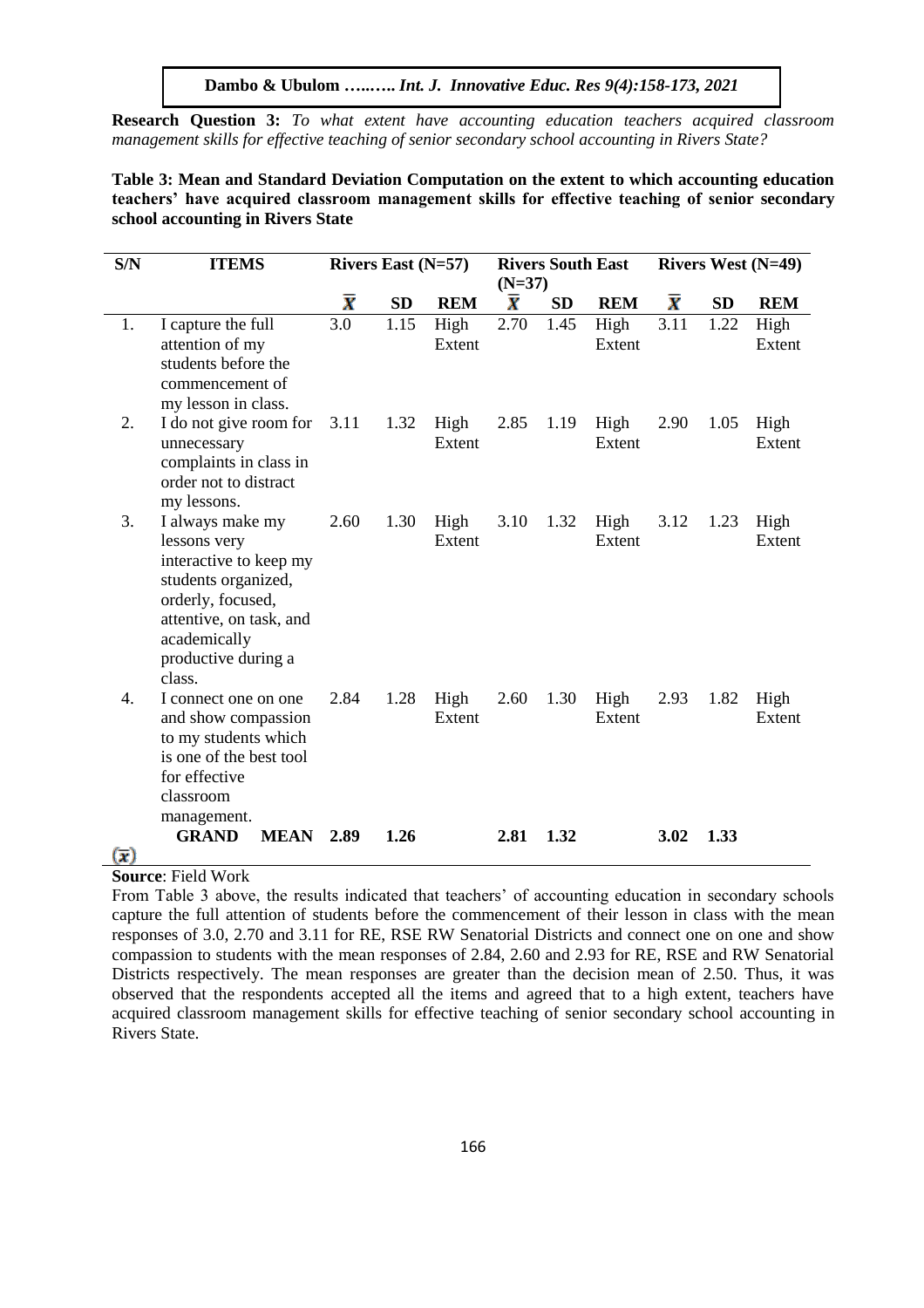**Research Question 4:** *To what extent have accounting education teachers acquired accounting practical skills for effective teaching of senior secondary school accounting in Rivers State?*

**Table 4: Mean and Standard Deviation Computation on extent to which accounting education teachers' have acquired accounting practical skills for effective teaching of senior secondary school accounting in Rivers State.** *Source: Field Work*

| S/N | <b>RIVERS EAST</b><br><b>ITEMS</b><br>$(N=57)$                                       |      |           | <b>RIVERS SOUTH</b><br>EAST $(N=37)$ |      |           |                | <b>RIVERS WEST</b><br>$(N=49)$ |           |                |
|-----|--------------------------------------------------------------------------------------|------|-----------|--------------------------------------|------|-----------|----------------|--------------------------------|-----------|----------------|
|     |                                                                                      | X    | <b>SD</b> | <b>REM</b>                           | X    | <b>SD</b> | <b>REM</b>     | X                              | <b>SD</b> | <b>REM</b>     |
| 1.  | I am supposed to teach<br>book keeping ethics<br>before ledger entries.              | 3.12 | 1.05      | High<br>Extent                       | 3.02 | 1.21      | High<br>Extent | 2.60                           | 1.44      | High<br>Extent |
| 2.  | Transactions are<br>transferred from the<br>journals to the ledger.                  | 2.50 | 1.13      | High<br>Extent                       | 2.54 | 1.03      | High<br>Extent | 2.71                           | 1.13      | High<br>Extent |
| 3.  | The four types of ledgers<br>are sales, purchase,<br>general and private<br>ledgers. | 2.80 | 1.16      | High<br>Extent                       | 3.13 | 1.23      | High<br>Extent | 3.14                           | 1.32      | High<br>Extent |
| 4.  | Are you good in posting<br>into the books of<br>account?                             | 2.75 | 1.03      | High<br>Extent                       | 2.63 | 1.82      | High<br>Extent | 2.56                           | 1.30      | High<br>Extent |
|     | <b>GRAND MEAN</b> $(\overline{x})$                                                   | 2.80 | 1.09      |                                      | 2.83 | 1.32      |                | 2.75                           | 1.29      |                |

The result of Table 4 above indicated that teachers' of accounting education in secondary schools teach book keeping ethics before ledger entries with the mean responses of 3.12, 3.02 and 2.60 for RE, RSE RW Senatorial Districts, good in posting into the books of account with the mean responses of 2.75, 2.63 and 2.56 for RE, RSE and RW Senatorial Districts respectively. The mean responses are greater than the decision mean of 2.50. Thus, it was observed that the respondents accepted all the items and agreed that to a high extent, teachers have acquired accounting practical skills for effective teaching of senior secondary school accounting in Rivers State.

**Research Question 5:** To what extent have accounting education teachers acquired accounting assessment skills for effective teaching of senior secondary school accounting in Rivers State?

**Table 5: Mean and Standard Deviation Computation on extent to which accounting education teachers' have acquired accounting assessment skills for effective teaching of senior secondary school accounting in Rivers State**

| S/N | <b>ITEMS</b>                                                                                                        |                    |           | RIVERS EAST $(N=57)$ | <b>RIVERS SOUTH</b><br>EAST $(N=37)$ |           |                | <b>RIVERS WEST (N=49)</b> |           |                |
|-----|---------------------------------------------------------------------------------------------------------------------|--------------------|-----------|----------------------|--------------------------------------|-----------|----------------|---------------------------|-----------|----------------|
|     |                                                                                                                     | $\bar{\textbf{x}}$ | <b>SD</b> | <b>REM</b>           | X                                    | <b>SD</b> | <b>REM</b>     | X                         | <b>SD</b> | <b>REM</b>     |
| 1.  | I assess my students by<br>testing them immediately<br>the process of teaching is<br>concluded.                     | 2.80               | 1.05      | High<br>Extent       | 3.12                                 | 1.21      | High<br>Extent | 2.66                      | 1.44      | High<br>Extent |
| 2.  | I assess my students in<br>order to help them develop<br>their motivation and<br>enhance their learning<br>process. | 3.10               | 1.13      | High<br>Extent       | 2.94                                 | 1.03      | High<br>Extent | 3.01                      | 1.13      | High<br>Extent |
| 3.  | The methods of<br>assessment I used affect<br>the learning outcome of<br>my students positively.                    | 2.92               | 1.16      | High<br>Extent       | 3.11                                 | 1.23      | High<br>Extent | 3.11                      | 1.32      | High<br>Extent |
| 4.  | I always give my students<br>feedback after assessing<br>them.                                                      | 2.95               | 1.03      | High<br>Extent       | 2.93                                 | 1.82      | High<br>Extent | 2.60                      | 1.30      | High<br>Extent |
|     | <b>GRAND MEAN</b> $(\overline{x})$                                                                                  | 2.94               | 1.09      |                      | 3.03                                 | 1.32      |                | 2.85                      | 1.29      |                |

*Source: Field Work*

The result of Table 5 above indicated that teachers' of accounting education in secondary schools assess their students by testing them immediately the process of teaching is concluded with the mean responses of 2.80, 3.12 and 2.66 for RE, RSE RW Senatorial Districts, assess their students in order to help them develop their motivation and enhance their learning process with the mean responses of 3.10, 2.94 and 3.01 for RE, RSE and RW Senatorial Districts and give their students feedback after assessing them with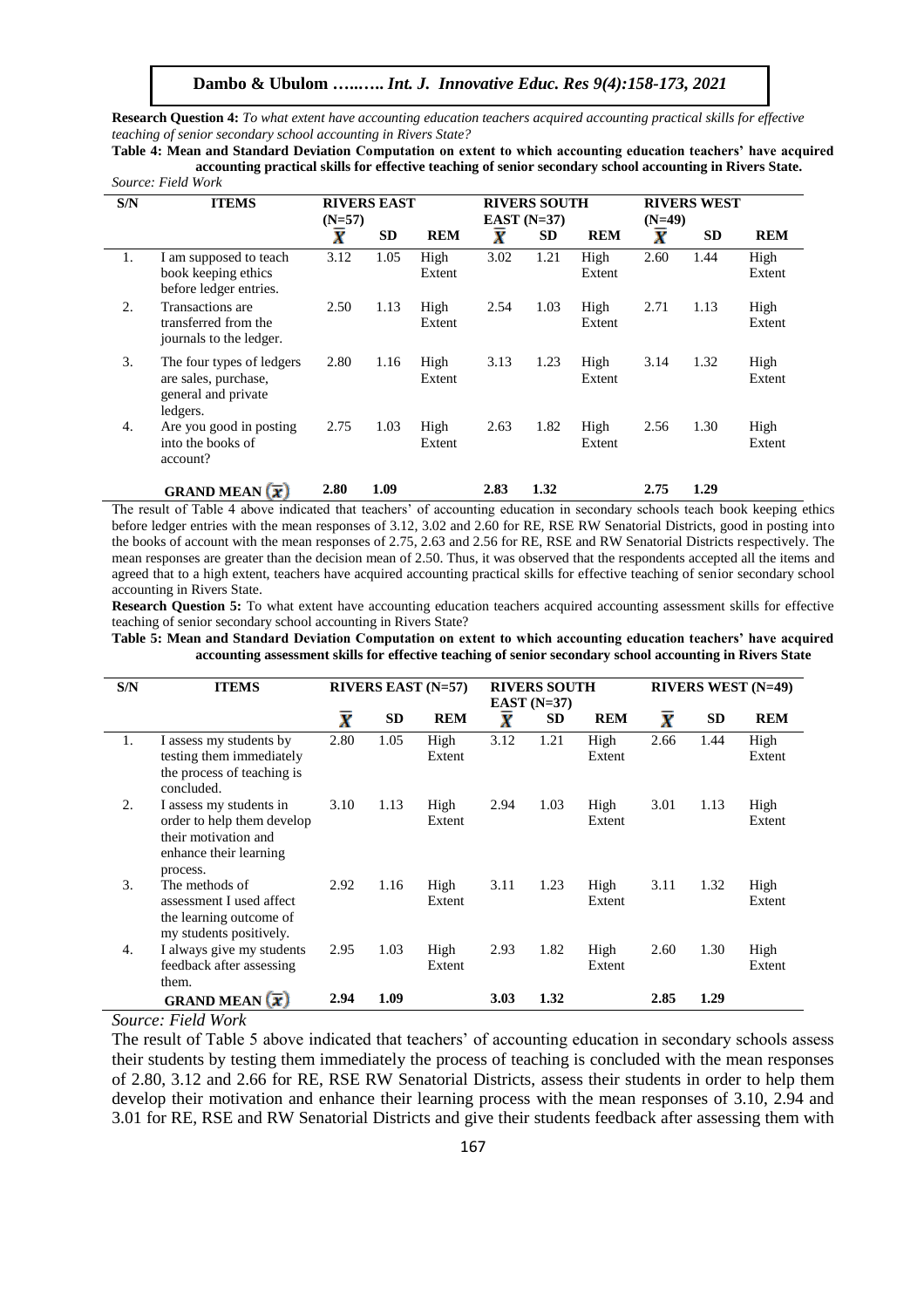the mean responses of 2.95, 2.93 and 2.60 for RE, RSE and RW Senatorial Districts respectively. The mean responses are greater than the decision mean of 2.50. Thus, it was observed that the respondents accepted all the items and agreed that to a high extent, teachers have acquired accounting assessment skills for effective teaching of senior secondary school accounting in Rivers State

**Hypothesis 1:** There is no significance difference in the mean response of accounting education teachers from Rivers East, Rivers South-East and Rivers West Senatorial Districts on extent to which they have acquired subject mastering skills for the effective teaching of senior secondary school accounting in Rivers State.

| Table 6: Summation of Analysis of Variance (ANOVA) on the mean response of teachers of Rivers |
|-----------------------------------------------------------------------------------------------|
| East, Rivers South-East and Rivers West Senatorial Districts on extent to which they          |
| have acquired subject mastering skills for the effective teaching of senior secondary         |
| school accounting in Rivers State                                                             |

| <b>Source of</b>      | Sum of         | Df  | Mean of        | F. cal | F. crit | Level of            | <b>Remarks</b> |
|-----------------------|----------------|-----|----------------|--------|---------|---------------------|----------------|
| <b>Variance</b>       | <b>Squares</b> |     | <b>Squares</b> |        |         | <b>Significance</b> |                |
| <b>Between Groups</b> | 0.07           |     | 0.035          | 0.14   | 3.07    | 0.05                | Accept Ho      |
| <b>Within Groups</b>  | 33.02          | 136 | 0.243          |        |         |                     |                |
|                       |                |     |                |        |         |                     |                |
| <b>Total</b>          | 33.09          | 138 |                |        |         |                     |                |

#### *Source: Field Work*

The table 6 above shows the source of variance between and within groups with sum of squares of 0.07 and 33.02 respectively. With Df of 136 under 2, the f calculated value was found to be 0.14 under a significance level of 0.05 and the table value was found to be 3.07. The values shows that there is no significance difference in the mean response of accounting education teachers from Rivers East, Rivers South-East and Rivers West Senatorial Districts on extent to which they have acquired subject mastering skills for effective teaching of senior secondary school accounting in Rivers State because the calculated f value of 0.14 is less than the critical value of 3.07 and the hypothesis is accepted.

**Hypothesis 2:** There is no significance difference in the mean response of accounting education teachers from Rivers East, Rivers South-East and Rivers West Senatorial Districts on the extent to which they have acquired pedagogical skills for the effective teaching of senior secondary school accounting in Rivers State.

| Table 7: Summation of Analysis of Variance (ANOVA) on the mean response of teachers of Rivers |  |
|-----------------------------------------------------------------------------------------------|--|
| East, Rivers South-East and Rivers West Senatorial Districts on the extent to which they      |  |
| have acquired pedagogical skills for the effective teaching of senior secondary school        |  |
| accounting in Rivers State                                                                    |  |

|                       | accounting in in , ord date |     |                |        |      |                         |                |  |  |  |  |
|-----------------------|-----------------------------|-----|----------------|--------|------|-------------------------|----------------|--|--|--|--|
| <b>Source of</b>      | Sum of                      | Df  | Mean of        | F. cal |      | <b>F.</b> crit Level of | <b>Remarks</b> |  |  |  |  |
| <b>Variance</b>       | <b>Squares</b>              |     | <b>Squares</b> |        |      | <b>Significance</b>     |                |  |  |  |  |
| <b>Between Groups</b> | 0.01                        |     | 0.005          | 0.02   | 3.07 | 0.05                    | Accept Ho      |  |  |  |  |
| <b>Within Groups</b>  | 35.22                       | 136 | 0.260          |        |      |                         |                |  |  |  |  |
|                       |                             |     |                |        |      |                         |                |  |  |  |  |
| <b>Total</b>          | 35.23                       | 138 |                |        |      |                         |                |  |  |  |  |

*Source: Field Work*

The Table 7 above shows the source of variance between and within groups with sum of squares as 0.01 and 35.22 respectively. With Df of 136 under 2, the f calculated value was found to be 0.02 under a significance level of 0.05 while the table value was found to be 3.07. These values shows that there is no significance difference in the mean response of accounting education teachers from Rivers East, Rivers South-East and Rivers West Senatorial Districts on the extent to which they have acquired pedagogical skills for the effective teaching of senior secondary school accounting in Rivers State because the calculated f value of 0.02 is less than the critical value of 3.07 and the hypothesis is accepted.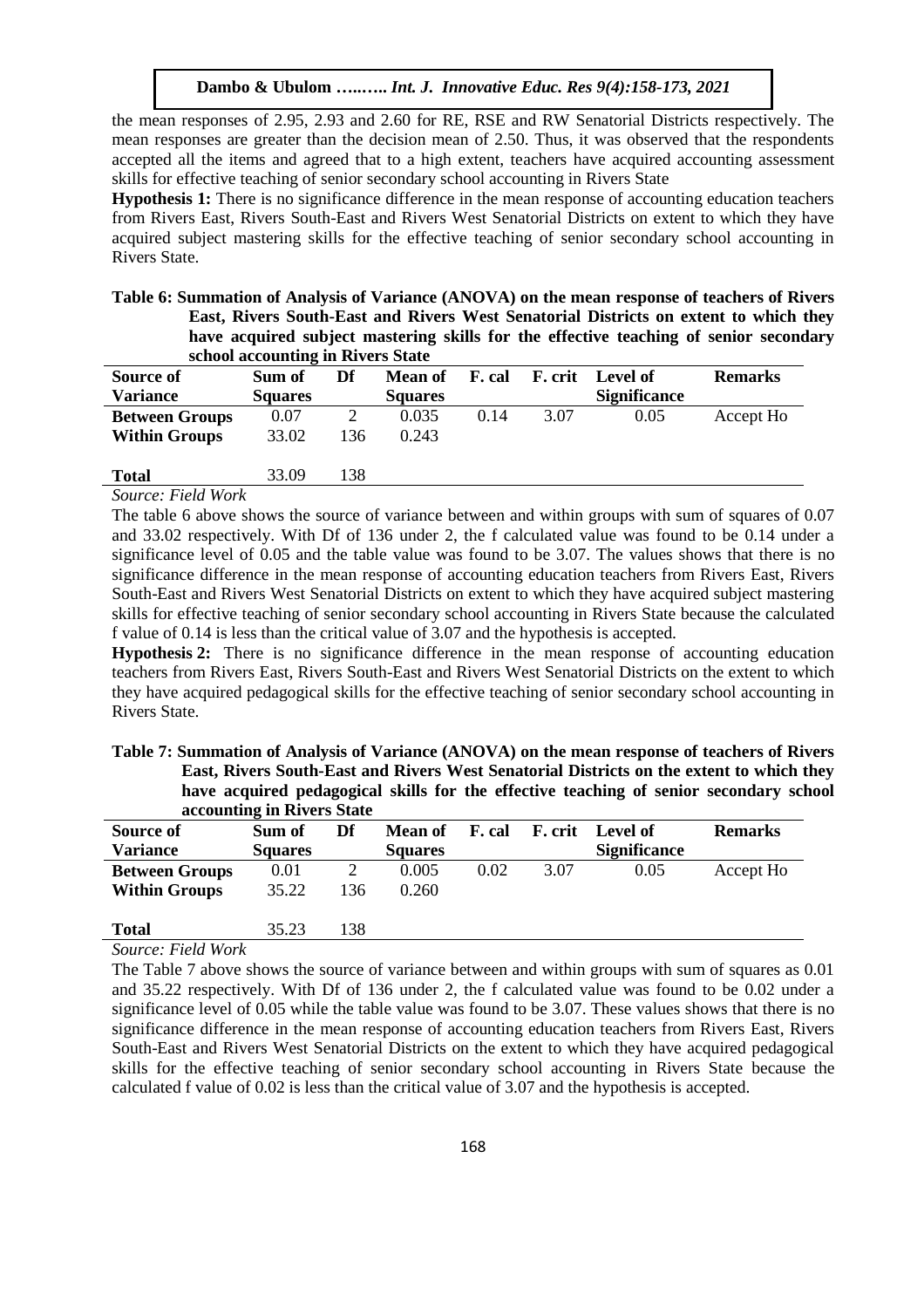**Hypothesis 3:** There is no significance difference in the mean response of accounting education teachers from Rivers East, Rivers South-East and Rivers West Senatorial Districts on the extent to which they have acquired classroom management skills for the effective teaching of senior secondary school accounting in Rivers State.

## **Table 8: Summation of Analysis of Variance (ANOVA) on the mean response of teachers of Rivers East, Rivers South-East and Rivers West Senatorial Districts on the extent to which they have acquired classroom management skills for the effective teaching of senior secondary school accounting in Rivers State**

| <b>Source of</b>      | Sum of         | Df  | <b>Mean of</b> | F. cal |      | <b>F.</b> crit Level of | <b>Remarks</b> |
|-----------------------|----------------|-----|----------------|--------|------|-------------------------|----------------|
| <b>Variance</b>       | <b>Squares</b> |     | <b>Squares</b> |        |      | <b>Significance</b>     |                |
| <b>Between Groups</b> | 0.29           |     | 0.145          | 0.59   | 3.07 | 0.05                    | Accept Ho      |
| <b>Within Groups</b>  | 33.58          | 136 | 0.247          |        |      |                         |                |
|                       |                |     |                |        |      |                         |                |
| <b>Total</b>          | 33.87          | 138 |                |        |      |                         |                |

## *Source: Field Work*

The Table 8 above shows the source of variance between and within groups with sum of squares as 0.29 and 33.58 respectively. With Df of 136 under 2, the f calculated value was found to be 0.59 under a significance level of 0.05 and the table value was found to be 3.07. These values shows that there is no significance difference in the mean response of accounting education teachers from Rivers East, Rivers South-East and Rivers South Senatorial Districts on the extent to which they have acquired classroom management skills for the effective teaching of senior secondary school accounting in Rivers State because the calculated f value of 0.59 is less than the critical value of 3.07 and the hypothesis is accepted.

**Hypothesis 4:** There is no significance difference in the mean response of accounting education teachers from Rivers East, Rivers South-East and Rivers West Senatorial Districts on the extent to which they have acquired practical accounting skills for the effective teaching of senior secondary school accounting in Rivers State.

#### **Table 9: Summation of Analysis of Variance (ANOVA) on the mean response of teachers of Rivers East, Rivers South-East and Rivers West Senatorial Districts on the extent to which they have acquired practical accounting skills for the effective teaching of senior secondary school accounting in Rivers State**

|                       | school accounting in Kivers State |     |                |        |         |                     |                |  |  |  |  |  |
|-----------------------|-----------------------------------|-----|----------------|--------|---------|---------------------|----------------|--|--|--|--|--|
| <b>Source of</b>      | Sum of                            | Df  | Mean of        | F. cal | F. crit | Level of            | <b>Remarks</b> |  |  |  |  |  |
| <b>Variance</b>       | <b>Squares</b>                    |     | <b>Squares</b> |        |         | <b>Significance</b> |                |  |  |  |  |  |
| <b>Between Groups</b> | 0.36                              |     | 0.18           | 0.67   | 3.07    | 0.05                | Accept Ho      |  |  |  |  |  |
| <b>Within Groups</b>  | 36.78                             | 136 | 0.27           |        |         |                     |                |  |  |  |  |  |
| <b>Total</b>          | 37.14                             | 138 |                |        |         |                     |                |  |  |  |  |  |

## *Source: Field Work*

The Table 9 above shows the source of variance between and within groups with sum of squares as 0.36 and 36.78 respectively. With Df of 136 under 2, the f calculated value was found to be 0.67 under a significance level of 0.05 and the table value was found to be 3.07. These values shows that there is no significance difference in the mean response of accounting education teachers from Rivers East, Rivers South-East and Rivers West Senatorial Districts on the extent to which they have acquired practical accounting skills for the effective teaching of senior secondary school accounting in Rivers State because the calculated f value of 0.67 is less than the critical value of 3.07 and the hypothesis is accepted.

**Hypothesis 5:** There is no significance difference in the mean response of accounting education teachers from Rivers East, Rivers South-East and Rivers South-West Senatorial Districts on the extent to which they have acquired accounting assessment skills for the effective teaching of senior secondary school accounting in Rivers State.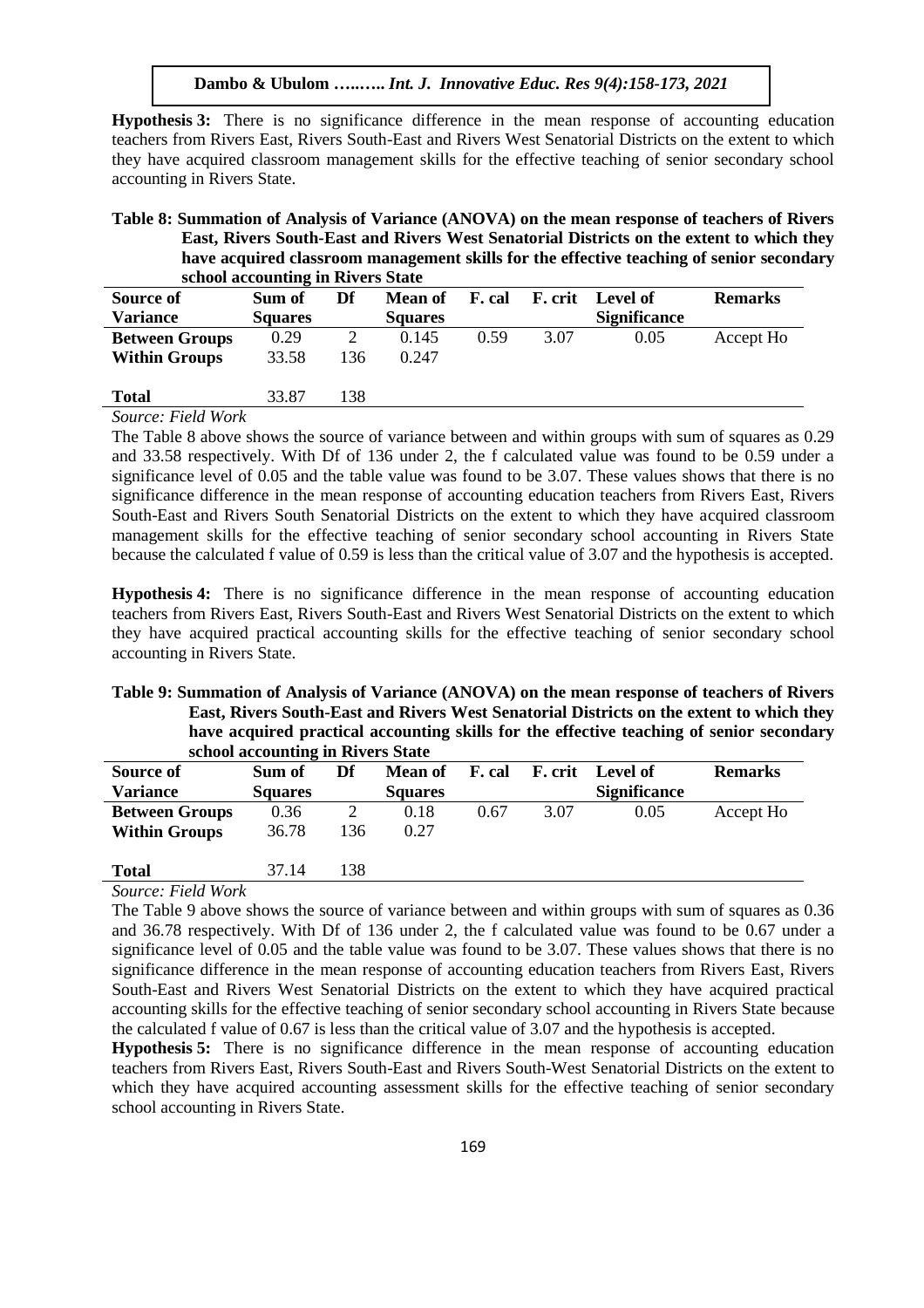| Table 10: Summation of Analysis of Variance (ANOVA) on the mean response of teachers of |
|-----------------------------------------------------------------------------------------|
| Rivers East, Rivers South-East and Rivers West Senatorial Districts on the extent to    |
| which they have acquired accounting assessment skills for the effective teaching of     |
| senior secondary school accounting in Rivers State                                      |

| Source of             | Sum of         | Df  | Mean of        | F. cal | F. crit | Level of            | <b>Remarks</b> |  |
|-----------------------|----------------|-----|----------------|--------|---------|---------------------|----------------|--|
| <b>Variance</b>       | <b>Squares</b> |     | <b>Squares</b> |        |         | <b>Significance</b> |                |  |
| <b>Between Groups</b> | 0.25           |     | 0.13           | 0.39   | 3.07    | 0.05                | Accept Ho      |  |
| <b>Within Groups</b>  | 44.87          | 136 | 0.33           |        |         |                     |                |  |
| <b>Total</b>          | 45.12          | 138 |                |        |         |                     |                |  |
| Source: Field Work    |                |     |                |        |         |                     |                |  |

*Source: Field Work*

The Table 10 above shows the source of variance between and within groups with sum of squares as 0.25 and 44.87 respectively. With Df of 136 under 2, the f calculated value was found to be 0.39 under a significance level of 0.05 and the table value was found to be 3.07. These values shows that there is no significance difference in the mean response of accounting education teachers from Rivers East, Rivers South-East and Rivers West Senatorial Districts on the extent to which they have acquired accounting assessment skills for the effective teaching of senior secondary school accounting in Rivers State because the calculated f value of 0.39 is less than the critical value of 3.07 and the hypothesis is accepted.

#### **DISCUSSION OF FINDINGS**

This study identified the accounting education skills acquired for effective teaching of senior secondary school accounting in Rivers State, Nigeria.

The findings from research question one revealed that to a high extent, accounting education teachers have acquired subject mastering skills for effective teaching of accounting in senior Secondary Schools in Rivers State. However, hypothesis one revealed that there is no significant difference in the mean ratings of accounting education teachers from three senatorial districts of Rivers State on the acquisition of subject mastering skills for effective teaching in senior Secondary Schools. In line with this finding is the assertion by Blomeke and Delaney (2012) who established that there is a high correlation between what teachers know and what they teach. Thus, the ability to teach effectively depends on the teachers' knowledge of the subject matter.

The findings from research question two disclosed that accounting education teachers have acquired pedagogical skills for effective teaching in senior Secondary Schools to a high extent. Nevertheless, hypothesis two revealed that there is no significant difference in the mean ratings of accounting education teachers from the three senatorial districts of Rivers State on the acquisition of pedagogical skills for the effective teaching of accounting in senior Secondary Schools. This is in line with Howard, O'Brien, Kay and O'Rourke (2019) who identified project-based, real-world learning, land-based education, and flipped classrooms as contemporary instructional methods that can engender the needed accounting competencies for employability and self-employment.

The finding from research question three further revealed that to a large extent, accounting education teachers have acquired classroom management skills for effective teaching in senior Secondary Schools. Consequently, hypothesis three revealed that there is no significant difference in the mean ratings of accounting education teachers from the three senatorial districts of Rivers State on the extent to which the acquisition of classroom management skills is effective for the teaching of accounting in senior Secondary Schools. This is in line with the glossary of education reform(2014) which opined that classroom management skills refers to the wide variety of skills and techniques that teachers use to keep students organized, orderly, focused, attentive, on task, and academically productive in the class.

The finding from research question four exposed that accounting education teachers have acquired practical skills to a large extent for effective teaching in senior Secondary Schools. However, hypothesis four revealed that there is no significant difference in the mean ratings of accounting education teachers from the three senatorial districts in Rivers State on the extent to which the acquisition of accounting practical skills is effective for the teaching of accounting in senior Secondary Schools in Rivers State.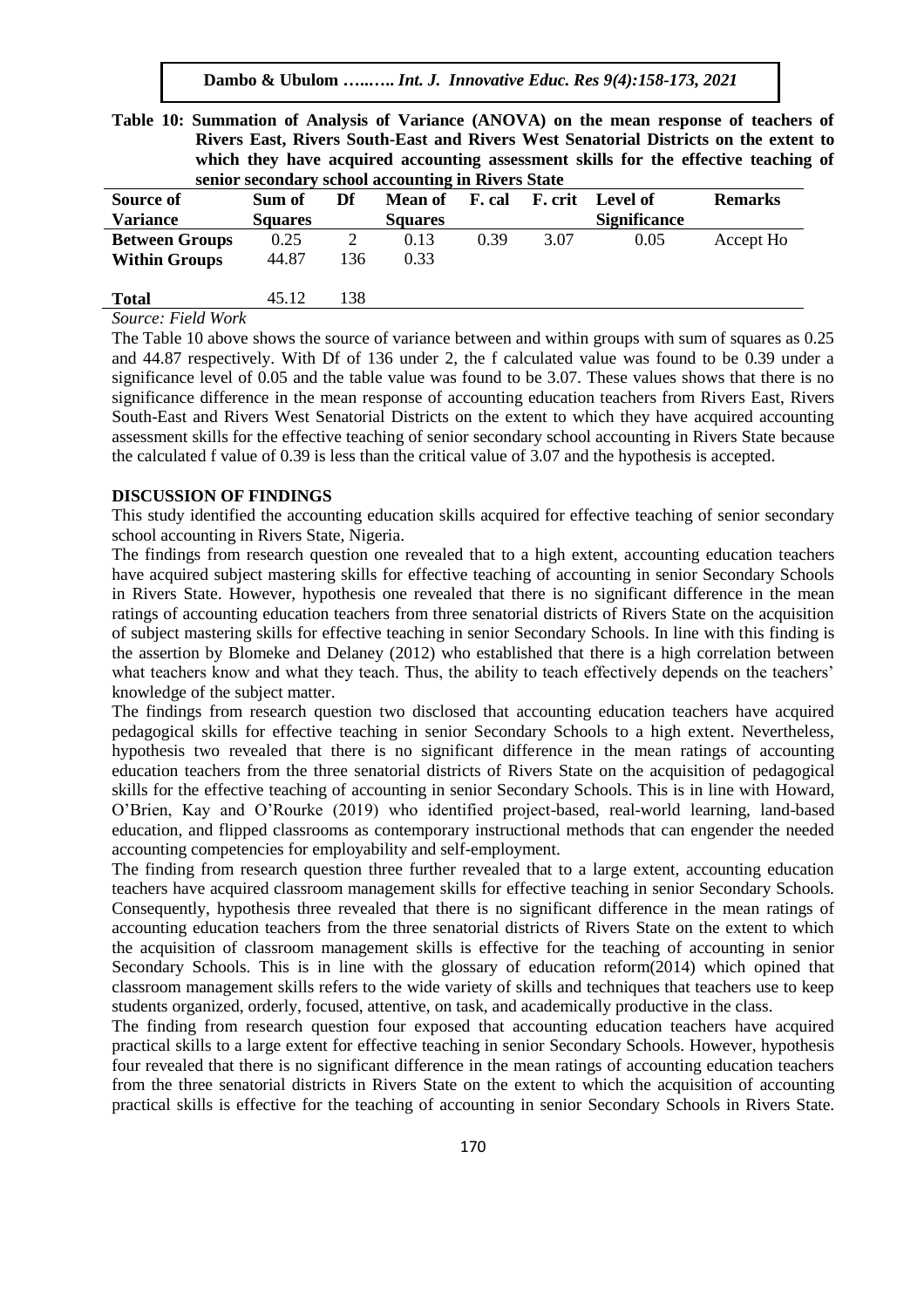This is in line with Brante, (2010) who said that professional knowledge connect abstract theoretical knowledge to practical skills.

The finding from research question five uncovered that to a large extent, accounting education teachers have acquired assessment skills for effective teaching in senior Secondary Schools in Rivers State. However, hypothesis five revealed that there is no significant difference in the mean ratings of accounting education teachers from the three senatorial districts of the State on the extent to which the acquisition of accounting assessment skills is effective for the teaching of accounting in senior Secondary Schools in the State. This is in line with Healy et al. (2014) who opined that the impact of the assessment activities is the driving force among the students that helps them to develop motivation and enhance their learning process.

## **CONCLUSION**

This study examined the skills acquired by accounting education teachers for effective teaching of senior secondary accounting in Rivers State, Nigeria. The findings showed that accounting education teacher have acquired subject mastering skills, pedagogical skills, classroom management skills, accounting practical skills and accounting assessment skills for effective teaching of accounting in senior secondary schools in Rivers State, Nigeria. The hypotheses revealed that there is no significant difference in the mean ratings of accounting education teachers from the three senatorial districts of the State on the extent to which the acquisition of subject mastering skills, pedagogical skills, classroom management skills, accounting practical skills and accounting assessment skills are effective for the teaching of accounting in senior secondary schools in Rivers State

## **RECOMMENDATIONS**

Based on the findings of this study, the following recommendations were made:

- 1. Accounting education teachers should be encouraged to acquire more subject mastering skills to enhance their lesson delivery.
- 2. There is need for more and current pedagogical skills to be acquired by accounting education teachers for effective delivery of their subject.
- 3. Accounting education teachers should always be retrained on classroom management skills for effective delivery of their lessons in schools.
- 4. Accounting education teachers should continuously improve themselves on accounting practical skills for effective delivery of their subject in schools.
- 5. Accounting education teachers should seek to know more about current accounting assessment skills for effective delivery of their subject in schools.

#### **REFERENCES**

- Adediwura, A.A., & Bada, T. (2007). Perception of teachers' knowledge, attitude and teaching skills as predictor of academic performance in Nigerian secondary schools. Ile-Ife, Nigeria. *Academic Journals. Volume 7(2), 165-171*. *Retrieved on June 10, 2021*
- Aifuwa, H. O., Saidu M. & Aifuwa, S. A. (2020). Coronavirus Pandemic Outbreak and Firms Performance in Nigeria. *Management and Human Resource Research Journal. Vol.9(4), 15-25. Retrieved in May 2021 from https//www.researchgate.net*

Aina, Ayaduba & Ulinfu (1980). The importance of secretarial education: Benin, secretarial world 1:1.

Amesi, J. (2010). Business education and poverty alleviation. *Orient Journal of Education. 5(1), 57 – 62.*

- Armstrong, M. B. (2010). Ethics and Professionalism in Accounting Education: a Sample Course", *Journal of Accounting Education, Vol. 11(1), 77-92. [http://dx.doi.org](http://dx.doi.org/)*
- Asaolu, A. (2012). Modern bookkeeping and accounts Ibadan: Calabeks Publishers
- Ayodele, D. (2018). Business education and its relevance in the 21st century for technology and national development, *Business Education Journal III*
- Beach, D. & Bagley, C. (2013). Changing Professional Discourses in Teacher Education Policy Back Towards a Training Paradigm: a Comparative Study. *European Journal of Teacher Education, 36 (4), 379-392.*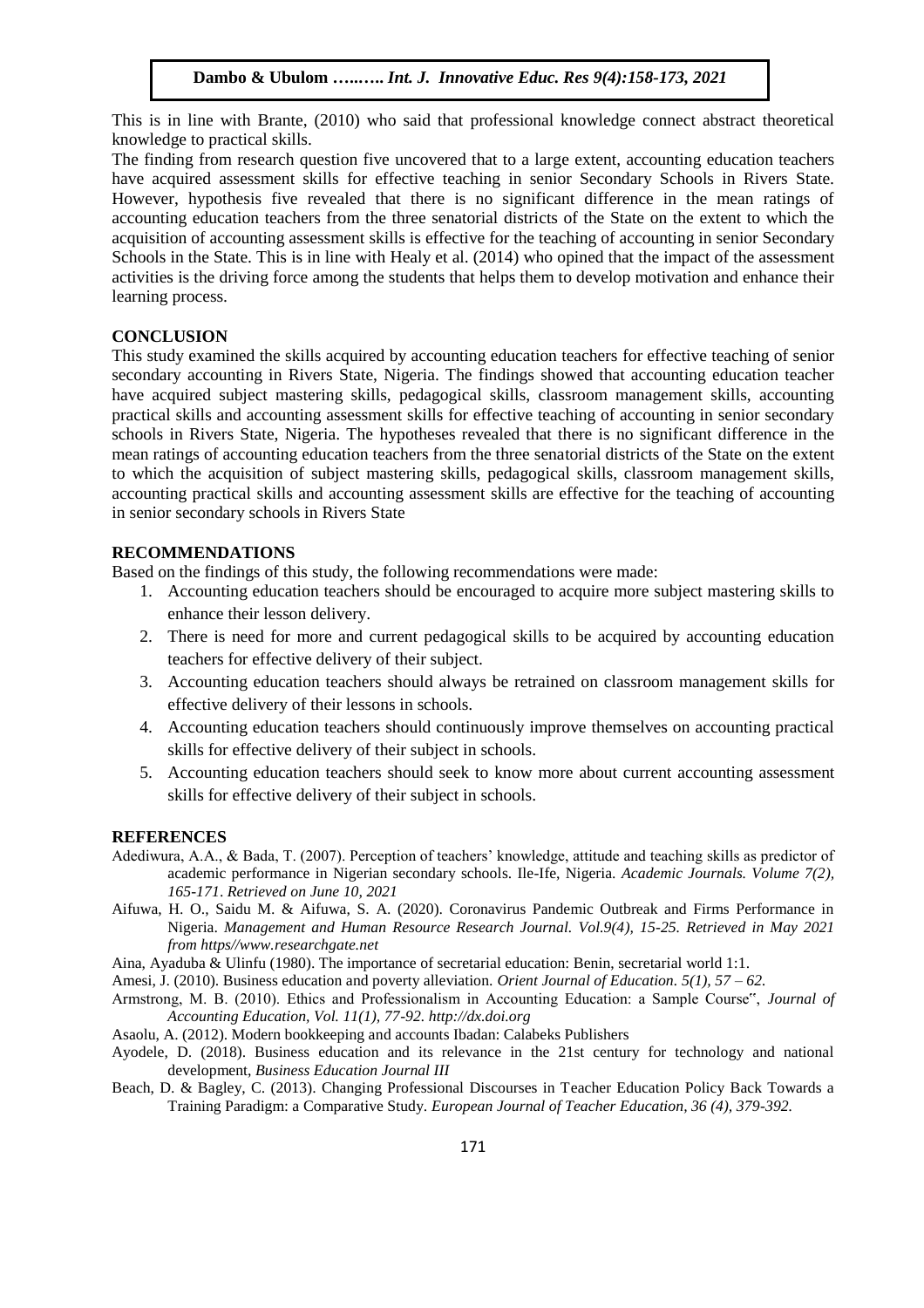- Biggs, J. (2014). Constructive alignment in university teaching. *HERDSA Review of Higher Education, 1(5), 5-22. Retrieved in June 2021 from https://www.herdsa.org.au.*
- Brante, T. (2010). Professional Fields and Truth Regimes: In Search of Alternative Approaches. *Comparative Sociology 9 (6), 843–886*.
- Blömeke, S. & Delaney, S. (2012). Assessment of teacher knowledge across countries: A review of the state of research. *ZDM Mathematics Education, 44, 223-247*
- Buba, M. P.,Rimamnde, R., Umma, A. U. M. & Mallo, M. J. (2015). Variation of Attitudes amongst University Students Towards Entrepreneurship Education. *Journal of Business Administration and Education, 7(2), 177-195.*
- Cannon, R. & Newble, D. (2009). A Handbook for Teachers in Universities and Colleges: A Guide to Improving Teaching Methods. London: Kogan
- Carless, D. (2006).Differing perceptions in the feedback process. *Studies in Higher Education, 31(2, 219-233*
- Charalambous, C. 2010. Mathematical Knowledge for Teaching and Task Unfolding: An Exploratory Study. *The Elementary School Journal 110(3), 247-276*
- Christopher Bronke (2018). Combating the Chaos: 3Cs for a well-managed classroom. *Retrieved in June 2021 from [www.teachingchannel.co.](http://www.teachingchannel.co/)*
- Dambo, B. I. (2019). The Relationship between Entrepreneurship Skills Acquisition and Job Creation among Graduating Students of Tertiary Institutions in Nigeria. *Journal of Management and Corporate Governance, 11(2), 1-13. Retrieved in May 2021 from www.ceresinpub.org*
- Federal Republic of Nigeria (2014). National policy on education. Lagos: NERDC.
- Heinesen, E. (2010). Estimating class-size effects using within school variation in subject specific classes: An important interaction. *Advances in Health Sciences Education, 5(3), 197-205*.
- Howard, P., O'Brien, C., Kay, B. & O'Rourke, K. (2018). Leading educational change in the 21st first century: Creating living schools through shared vision and transformative governance*. Sustainability, 11, 4109, 1- 13.*
- Gijbels, D. & Dochy, F. (2006). Students' assessment preferences and approaches to learning: Can formative assessment make a different? *Educational Studies, 32(4), 309-409. https://doi.org*.
- Guerriero S. (2019). Teachers' Pedagogical Knowledge and the Teaching Profession. Paris: OECD Publishing.
- Healy, M., McCutcheon, M. & Doran, J. (2014). Student views on assessment activities: Perspectives from their experience on an undergraduate programme. *Accounting Education, 23(5), 467-482.*
- Igwe, A. U. & Ikatule, O. R. (2011). Effects of computer tutorial and drill (CTD) on senior secondary school students' achievement in basic electronics in Lagos State. *Proceedings of Nigerian Association of Teachers of Technology, Umunze, 108-119.*
- Joseph, C. & Rahmat, M. (2019). Factors influencing the effectiveness of the competition based leaning (CBL) activity among accounting undergraduates. International Business Education Journal, 12(1), 1-14.
- Kanjee, A. 2009. Enhancing Teachers' Assessment Practices in South African Schools: Evaluation of the Assessment Resource Banks. *Education as Change 13(1), 67-83.*
- Kayii, N.E & Dambo, B.I (2018). Effect of Blended Learning Approach on Business Education Students' Achievement in Elements of Business Management in Rivers State University. *International Journal of Innovative Information Systems & Technology Research, 6(1), 38-48*
- Littleton A. C. (2016). The purpose of Accounting Education. *A Collection of Unpublished Essays (Studies in the Development of Accounting Thought) 20, 47-55*
- Mynbayewa, A., Sadvakassova, Z. & Akshalova, B. (2017). Pedagogy of the twenty-first century: Innovative teaching methods. *Retrieved in May 2021 fro[mwww.doi:10.5772/intechopen.72341](http://www.doi:10.5772/intechopen.72341)*
- Mohamed, E. & Lashine, S. (2017). Accounting knowledge and skills and challenges in a global business environment. *Managerial Finance. 29(6)*, 3 – 16
- Ndinechi, G. I. & Obidile, I. J. (2013). Strategies considered effective for teaching accounting in tertiary institutions in Anambra State. *The Official Journal of Nigerian Accounting Association (NAA), 4(2), 133-143.*
- Nwosu, L., Bechuke, A. & Moorosi, P. (2018). Towards an effective management on the teaching and learning of accounting in secondary schools. *British Journal of Research, 5(1:38), 1- 8. Retrieved in April 2021 from http://www.imedpub.com/*
- Obiete, I. A., Nwazor, J. C. & Ifeoma, V. F. (2015). Strategies for teaching business education students in Nigerian tertiary institutions for co-operate governance. *Journal of Education and Practice, 6(18), 170-175. Retrieved in July 2021fro[m https://files.eric.ed.gov/fulltext/EJ1079715](https://files.eric.ed.gov/fulltext/EJ1079715)*
- Okoli, B. E. & Okorie, O. (2015). Adequacy of material resources required for effective implementation of upper basic education Business Studies curriculum in Nigeria. *Journal of Education and Practice, 6(6), 1-8.*